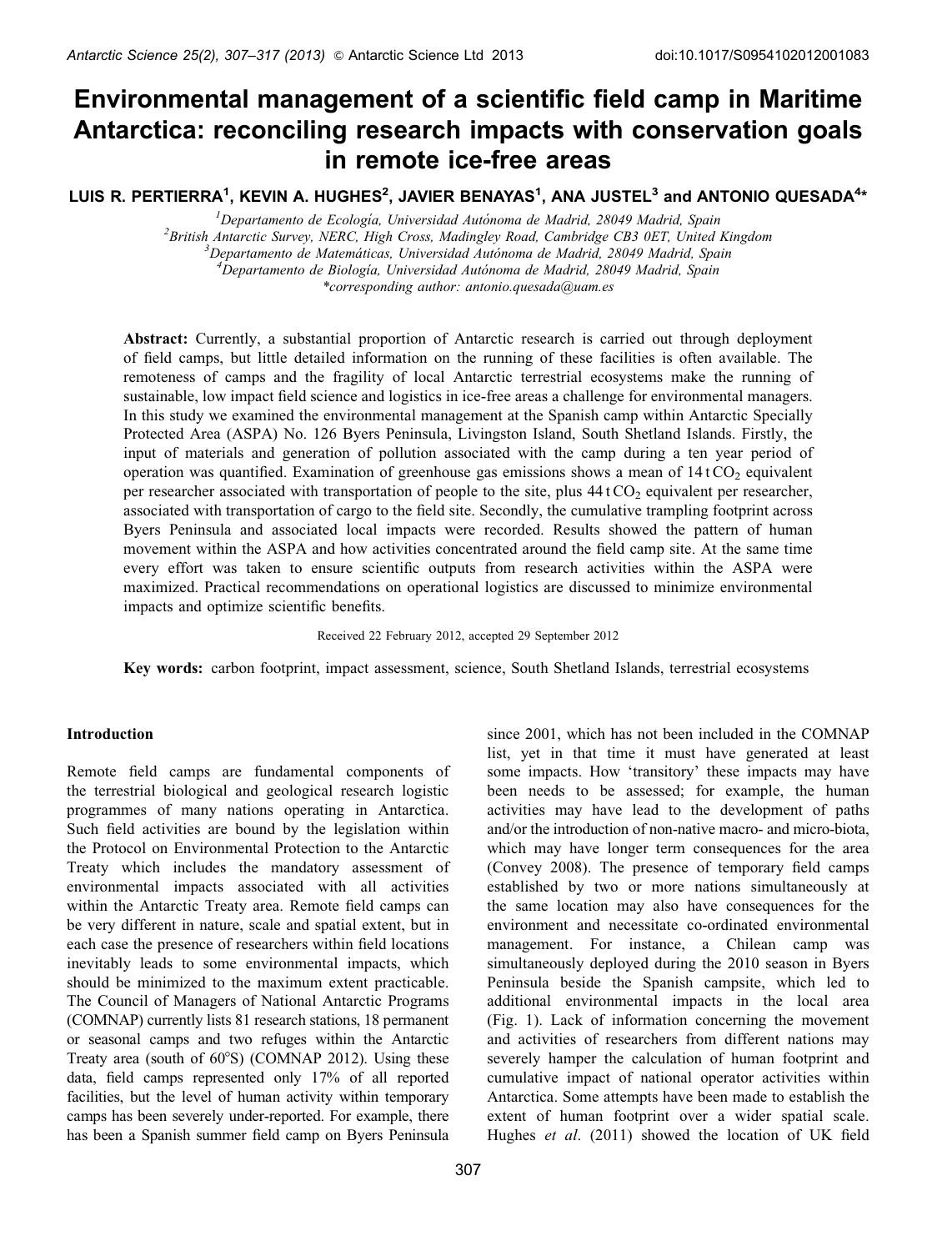<span id="page-1-0"></span>

**Fig. 1.** View of the Spanish camp at South Beaches, Byers Peninsula. Picture taken on January 2010. Note that impacts associated with the Chilean camp are not included in this study.

sampling activities since the late 1940s and ice-free areas visited over much of the Antarctic Peninsula and beyond.

Levels of human occupation in field camps are generally much lower than on research stations. Typically, camps may contain from two to a dozen researchers compared with stations which can accommodate tens to several hundreds of personnel. However, field camps, although smaller and often more transient, may be considerably more numerous. Many stations act as staging posts to support field activities and temporary camps in remote locations. In many cases, the same biological and geological values that attract researchers and make necessary the temporary camps are also those values that are particularly vulnerable to human activity. Added to this, the remoteness of some field locations may generate logistical difficulties (Clarke *et al*. [2005](#page-9-0)) that make the maintenance of high environmental management standards problematic, e.g. ensuring waste is managed appropriately. Monitoring of long-term or cumulative impacts is rarely, if ever, routinely performed at field locations due to the transient nature of occupancy and the costs. Finally, re-use of camp facilities by subsequent expeditions may be irregular and closely linked with national funding of specific scientific topics for which the location is appropriate as a research site (whether this is geology, limnology, terrestrial biology, or more rarely a combination of scientific values).

In the case of field camps where the camp infrastructure is left *in situ* year-round the resulting impacts can be considered similar to bases although smaller in magnitude. Nevertheless, temporary camps still comprise most of the local impacts in remote areas. Described impacts in these areas include expansion of human footprint associated with land use and soil trampling (Campbell *et al*. [1998,](#page-9-0) Ayres *et al*. [2008,](#page-9-0) Tejedo *et al*. [2009\)](#page-10-0), unintentional nonnative species introduction (Frenot *et al*. [2005](#page-9-0), Convey *et al*. [2006,](#page-9-0) Hughes & Convey [2010](#page-9-0)), wastes (Connor [2008](#page-9-0)) and soil pollution (Evans *et al*. 2000, Snape *et al*. [2002\)](#page-10-0). Inevitably, scientific research activity has an environmental cost including disturbance of neighbouring fauna (Pfeiffer [2005,](#page-10-0) De Villiers *et al*. [2006](#page-9-0), De Villiers [2008\)](#page-9-0), damage to vegetation (Gremmen *et al*. [2003](#page-9-0), Pertierra *et al*. [2013\)](#page-10-0) and direct interference with biotic and abiotic components of the local ecosystem associated with scientific sampling. A review of the scientific knowledge on impacts can be found in Olech [\(1996\)](#page-10-0) and Tin *et al*. ([2009](#page-10-0)).

In this paper we study the human impact associated with the activities of the Spanish camp (Fig. 1) which primarily accommodated Limnopolar expeditions (2001–10) in the surrounding area on Byers Peninsula. Limnopolar group research was focused primarily on limnological studies on Byers Peninsula and so the Spanish programme established a field camp in a small vegetation-free area at the South Beaches in 2001. Furthermore, this facility has also accommodated other groups with scientific interests on Byers Peninsula, and thus facilitated a wider range of investigations than included in this analysis. Under the auspices of the International Polar Year (IPY, 2007–09) 31 researchers from seven nations participated in the 2008–09 field campaign, hosted by the Spanish programme. The field camp used at this time was later declared the designated campsite in the revised management plan for ASPA No. 126 (ATCM [2011](#page-9-0)) and declared an 'International Field Camp'.

Byers Peninsula is an extensive ice-free area in the western part of Livingston Island (South Shetland Islands, 62°34'35"–62°40'35"S, 60°54'14"–61°13'07"W). It contains numerous lakes, some of which formed comparatively recently, that have been the subject of extensive research by the Spanish Limnopolar research group since 2001. Byers Peninsula shows high biodiversity including breeding populations of elephant seals, gentoo penguin, giant petrels, skuas and other marine birds. Invertebrates include many species of collembola (springtails), acari (mites) and the dipterans *Belgica antarctica* Jacobs and *Parochlus steinenii* (Gerke). The vegetation is extremely diverse and abundant (Lindsay [1971\)](#page-9-0), and includes Antarctica's only two native vascular plants (*Deschampsia antarctica* Desv. and *Colobanthus quitensis* (Kunth) Bartl.), around fifty moss species and over one hundred lichen species (ASPA No. 126 Management Plan, ATCM [2011](#page-9-0)). The peninsula also contains sites of geological interest and abandoned refuges and archaeological remains left by 19th century sealers (Smith & Simpson [1987](#page-10-0)). In recognition of the uniqueness and importance of Byers Peninsula it was originally designated as a Specially Protected Area (SPA) in 1966, a Site of Special Scientific Interest (SSSI) in 1975 and finally an Antarctic Specially Protected Area (ASPA No. 126) in 1991, with the most recent version of the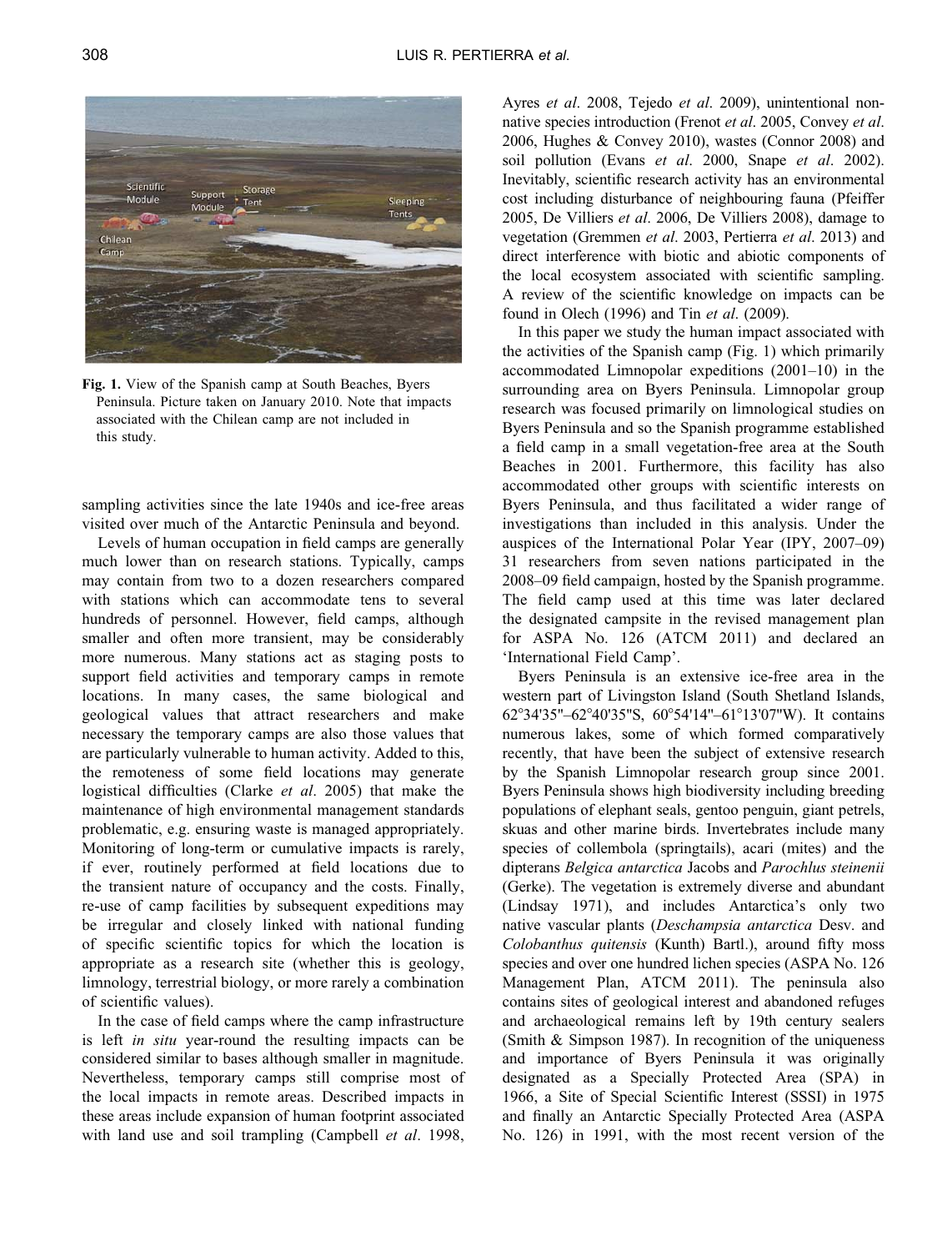area's management plan agreed by the Antarctic Treaty Consultative Meeting (ATCM) in 2011. ASPA designation is the highest level of area protection within Antarctica and includes a management plan which must be consulted and adhered to by all those authorized by appropriate national authorities to enter the protected area.

The natural and scientific values of Byers Peninsula have been the subject of many studies in addition to those carried out by the Spanish camp and have resulted in the establishment of some other field camps located mainly at coastal locations. Over the last decades, research groups from several Antarctic Treaty Parties have established field camps in other areas of Byers Peninsula, including expeditions from the Argentina, Brazil, Chile, Spain, the United Kingdom and the United States. Although the camps were largely removed, it is still possible to identify the locations of some of these camps by the presence of litter/waste and disturbed ground. Away from the coast, scientists have left meteorological stations, sensors, plots, cairns and markers, some of which apparently are not maintained regularly and might, in effect, be abandoned. All expeditions that have been undertaken independently from the Spanish camp research in Byers Peninsula during the 2001–10 period have not been included in this assessment.

Field camps are important for Antarctic research, but little attempt has been made to monitor their impacts and often no record of their location is made available publically, making estimation of human footprint difficult. Intensity and spatial extent of local impacts are dictated by the number of visitors, how long they stay and where they go. These activities may accumulate over time to produce impacts that may be neither minor nor transitory, and may merit a higher level of environmental impact assessment such as an Initial Environmental Evaluation, as required in Annex I of the Environmental Protocol. Dedicated management measures are necessary to ensure the effective protection of the Antarctic environment. These include integral Environmental Impact Assessments (EIAs) with minimization, mitigation and monitoring of impacts (Bastmeijer & Roura [2007](#page-9-0), Tin *et al*. [2009\)](#page-10-0). The example of the Spanish camp is presented to contribute to the evaluation and minimization of impacts on Antarctic territories.

# **Materials and methods**

To quantify the environmental costs associated with the running of the Spanish camp on Byers Peninsula we examined first the green house gas emissions of the transport and camp operation, the use of resources on the camp and the cumulative trampling pressure. Secondly, we estimated the Limnopolar programme's environmental impacts and examined the environmental management practices, based on available data. Finally, the scientific outputs resulting from the group's research at Byers Peninsula were listed.

# *Quantification of total carbon footprint for the field research camp on Byers Peninsula*

Estimations of greenhouse gas emission per field researcher and per field season (2001/02 to 2009/10) were calculated. Total  $CO<sub>2</sub>$  equivalent emissions were considered under two headings: 1) direct transportation emissions (including aircraft transport of personnel to gateway ports in South America and transport of personnel by ship from South American ports) plus field camp accommodation and activities, and 2) indirect transport emissions associated with annual cargo transportation by ship from Spain.

Spanish Antarctic land-based research is focused predominantly on the South Shetland Islands. Thus, all researchers reach Antarctica by flying to gateway ports in South America and sailing to the Antarctic Peninsula. Researchers were assumed to have departed from the largest airport of their home country. Emissions derived from air transportation to gateway ports were calculated using the methodology of Amelung & Lamers ([2007\)](#page-9-0) and Farreny *et al.* ([2011](#page-9-0)), where CO<sub>2</sub> equivalent emissions are obtained from fuel conversions. Punta Arenas (Chile) via Santiago was the main gateway port for air transport distance calculations. The alternative route of Ushuaia (Argentina) via Buenos Aires is roughly similar in total distance covered.

Data on oil consumption and total distance covered by the Oceanographic Research Vessel (BIO) *Las Palmas* were provided by the Spanish Navy. Distance covered was measured from: i) Spain to the South American gateway ports and back once per year (indirect costs), ii) from South American gateway ports to Antarctica, and iii) travel within the Antarctic Peninsula region (direct costs). This distinction was made to enable a comparison with direct emissions of other vessels.

Long distance cargo transportation and travelling costs for researchers from their home country were included in the  $CO<sub>2</sub>$  equivalent calculations. Emissions due to cargo were calculated based upon the return voyage from Cartagena in Spain to Punta Arenas in Chile, plus each season's return journeys to Antarctica for delivery of investigators, refuelling, resupply and waste disposal. As the ship also supported other scientists and stations in the area, emissions attributed to supporting science on Byers Peninsula were standardized and assigned proportionally.

 $CO<sub>2</sub>$ -equivalent emission resulting from the camp activities was calculated based on fuel consumption according to International Panel on Climate Change conversion factor (Forster *et al*. [2007\)](#page-9-0).

# *Quantification of field camp logistics, occupancy and trampling footprint*

The site logistic and research activities were accounted and analysed in detail to establish and, where possible, quantify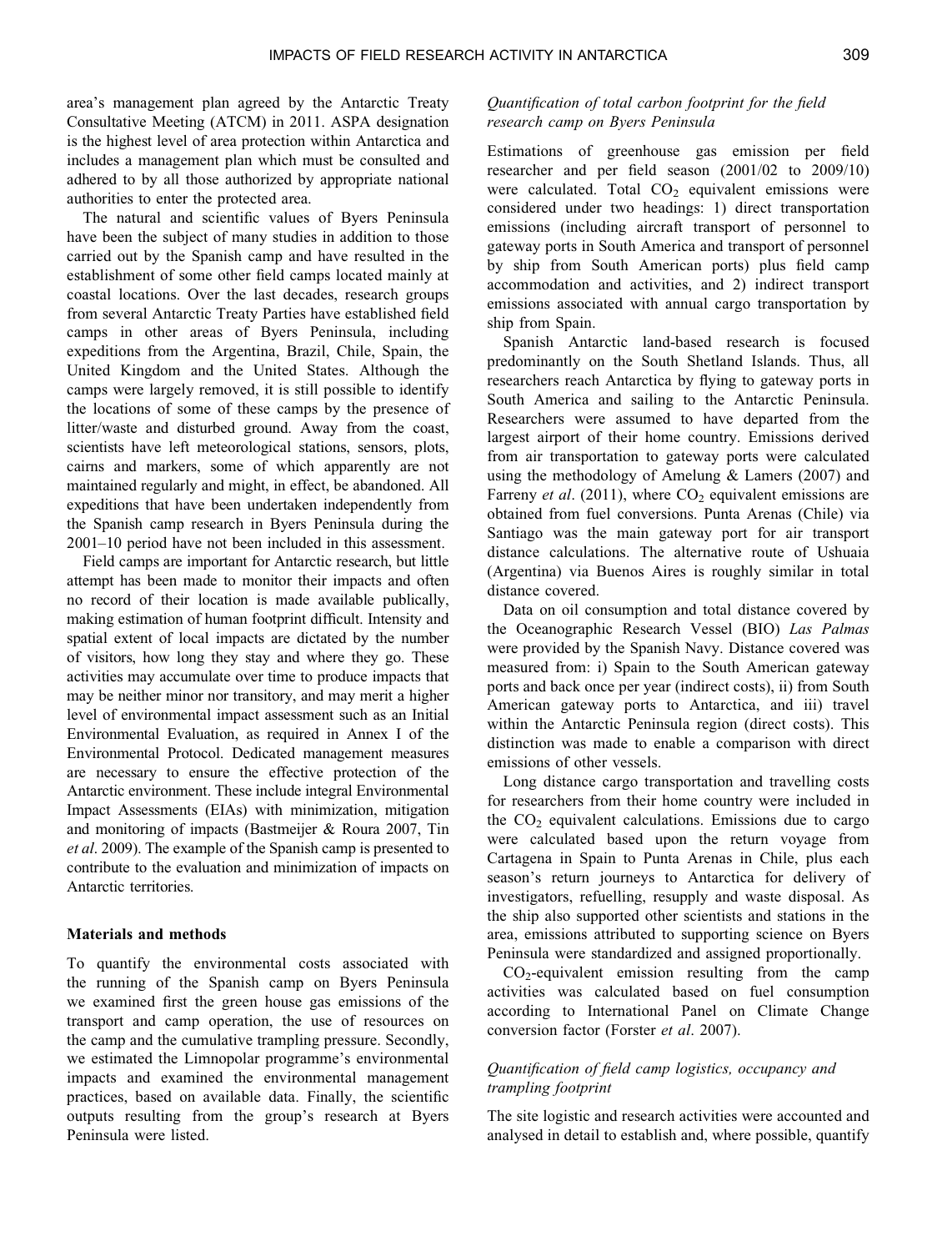| Season  | Season<br>duration (d) | Number of<br>people | Transportation<br>emissions |                      | Field camp<br>fuel emissions | Total $CO2$ -Eq<br>per season | Mean $CO2$ -Eq<br>per researcher |
|---------|------------------------|---------------------|-----------------------------|----------------------|------------------------------|-------------------------------|----------------------------------|
|         |                        |                     | $CO2$ -Eq flights (t)       | $CO2$ -Eq vessel (t) | $CO2-Eq(t)$                  |                               |                                  |
| 2001/02 | 74                     | 11                  | 21.21                       | 132.17               | 0.8                          | 154.18                        | 14.02                            |
| 2002/03 | 39                     | 9                   | 17.71                       | 108.14               | 0.42                         | 126.27                        | 14.03                            |
| 2003/04 | 59                     |                     | 13.87                       | 84.11                | 0.63                         | 98.61                         | 14.09                            |
| 2005/06 | 8                      |                     | 9.7                         | 60.08                | 0.09                         | 69.87                         | 13.97                            |
| 2006/07 | 83                     | 14                  | 23.48                       | 168.21               | 0.89                         | 192.58                        | 13.76                            |
| 2007/08 | 19                     | 4                   | 7.76                        | 48.06                | 0.20                         | 56.02                         | 14.01                            |
| 2008/09 | 82                     | 31                  | 63.86                       | 372.47               | 0.88                         | 437.21                        | 14.10                            |
| 2009/10 | 20                     | ∍                   | 13.58                       | 84.11                | 0.21                         | 97.9                          | 13.99                            |
| Mean    | 48                     | 11                  | 21.40                       | 132.17               | 0.52                         | 154.08                        | 13.99                            |
| Total   | 384                    | 88                  | 171.17                      | 1057.32              | 4.11                         | 1232.6                        |                                  |

<span id="page-3-0"></span>**Table I.** Carbon emission directly associated with the Spanish field camp on Byers Peninsula.

its potential cumulative environmental impact. Information was collected from the camp annual reports (including data on the daily occupation of the camp) while daily consumptions of camp resources, as well as occupation levels and research activities, were recorded systematically by the Principal Investigator (PI) of Limnopolar project who annually co-ordinated the use of the site.

Information on the routes travelled within Byers Peninsula was collected for the period 2001/02 to 2009/10. Data from 2007/08 season were not available, and no fieldwork was undertaken during 2004/05. Locations within the peninsula and distances between them were recorded using GPS (Garmin Model 60CSx). Information on the number of passes per route was first recorded through dairies from Limnopolar group field participants, but other research groups coincident in time with available recording of their walks in the PI diaries are also included in the calculations. We estimate that all tracks from more than 80% of Spanish camp hosts are incorporated in the analysis. Passes between the camp and the landing beach were estimated indirectly due to the high frequency of use, by multiplying number of occupants  $\times$  days  $\times$  four times (i.e. an average of four traverses was estimated for each person per day).

# *Analysis of local environmental impacts and management actions*

Environmental pressures on the local ecosystems are next analysed with identification and status of impacts around the camp, trampling disturbances throughout the ASPA and all impact management efforts. Firstly, the provisions to protect the local values of the ecosystems contained in the ASPA No. 126 Management Plan were reviewed. This included legal obligations concerning environmental protection and management actions detailed in the Environmental Protocol, as well as the ASPA No. 126 Management Plan (ATCM [2011\)](#page-9-0) that contains mandatory provisions put in place to safeguard the area's environmental values.

Identification of impact were based primarily upon provisions from the ASPA management plan, initial observations in the field and existing literature, taking into consideration minimization and mitigation of adopted measures, and monitoring programmes currently in place at the site. The status of impacts was obtained from either previous studies with specific monitoring or indirectly from field reports (such as wastes generated or potential introduction of species), and current calculations of

| Season  | Total researchers on<br><b>SM</b> Las Palmas | Number of people<br>on Byers Peninsula | Percentage of total $(\% )$ | Cargo emissions<br>$CO2-Eq(t)$ | Mean $CO2$ -Eq (t)<br>per researcher |
|---------|----------------------------------------------|----------------------------------------|-----------------------------|--------------------------------|--------------------------------------|
| 2001/02 | 50                                           | 11                                     | 22.00                       | 528.26                         | 48.02                                |
| 2002/03 | 52                                           | 9                                      | 17.30                       | 478.03                         | 53.11                                |
| 2003/04 | 59                                           |                                        | 8.42                        | 327.69                         | 46.81                                |
| 2005/06 | 42                                           |                                        | 11.90                       | 320.80                         | 64.16                                |
| 2006/07 | 67                                           | 14                                     | 20.89                       | 577.13                         | 41.22                                |
| 2007/08 | 52                                           | 4                                      | 7.69                        | 212.46                         | 53.11                                |
| 2008/09 | 115                                          | 31                                     | 26.95                       | 744.53                         | 24.01                                |
| 2009/10 | 109                                          |                                        | 6.42                        | 177.38                         | 25.34                                |
| Mean    | 68                                           | 11                                     | 15.19                       | 420.78                         | 44.25                                |
| Total   | 546                                          | 88                                     |                             | 3366.28                        |                                      |

**Table II.** Carbon emission indirectly associated with the Spanish field camp on Byers Peninsula.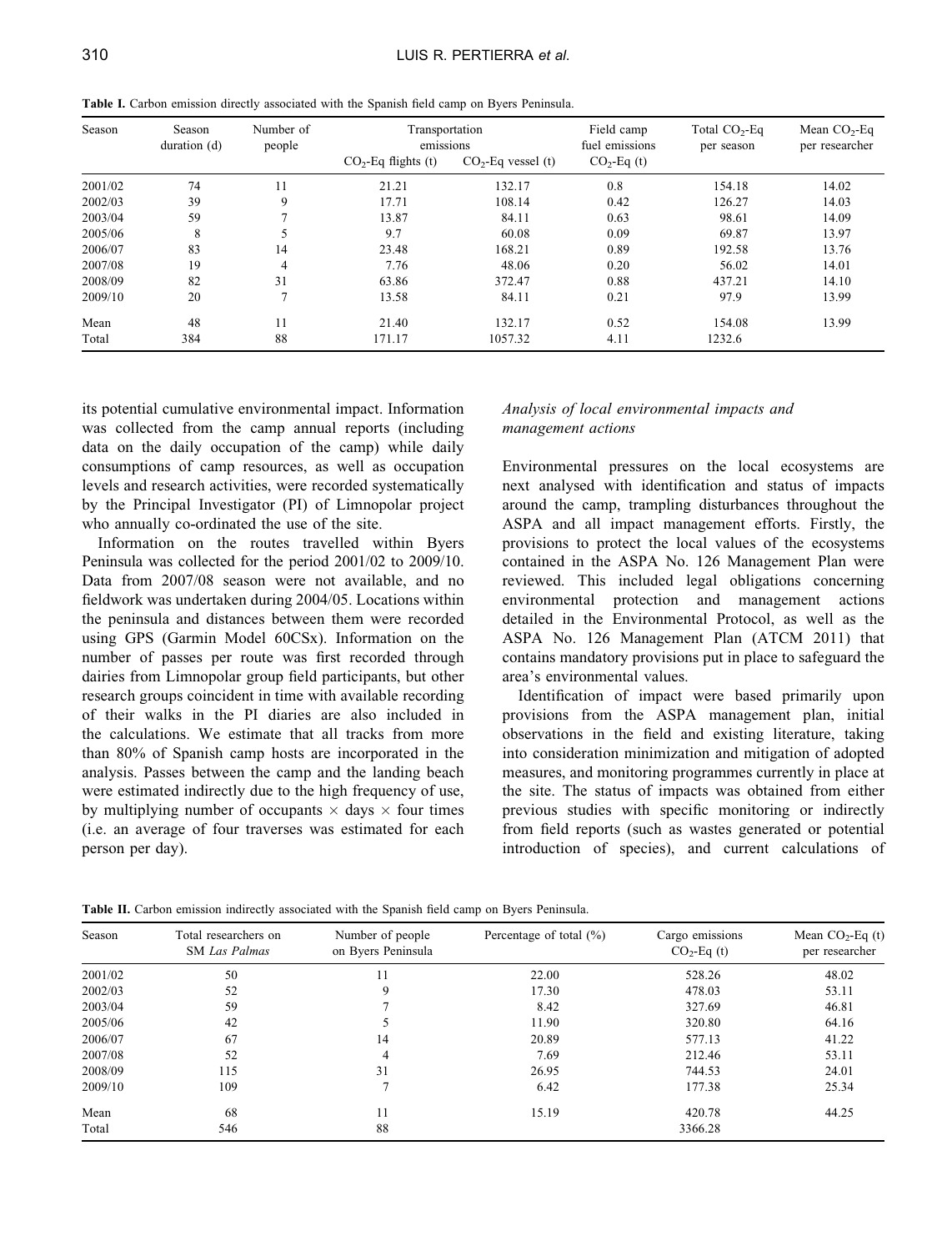pressures (such as  $CO<sub>2</sub>$  emissions, trampling footprint) combined with indicator studies. Minor impacts in the wider environment were also listed. To our knowledge no other impacts were associated with the camp in the ASPA.

The trampling disturbances in the ASPA were established according to the carrying capacities of representative terrestrial ecosystems. These have been previously determined by indicator studies: in the case of Tejedo *et al*. [\(2009](#page-10-0)) for soil fauna, where significant damages to open soils was observed after 200 passes, and for plant communities see Pertierra *et al*. [\(2013](#page-10-0)), where lower resistances were found on cryptogam communities. Therefore, the assessment of spatial pressures was based on current pressure intensities resulting from operational logistics in the camp and the trampling impacts around Byers Peninsula according to the previous thresholds.

Finally, the management actions to minimize potential environmental impacts on Byers Peninsula were evaluated at three levels: 1) minimization of the level of pressure on the environment, through the adoption of the precautionary principle (Cooney & Dickson [2005](#page-9-0)), 2) mitigation of emerging impacts, and 3) monitoring the ecosystems response to the impact effects.

# **Results**

# *Total carbon footprint supporting Byers Peninsula camp's field research*

Results in [Table I](#page-3-0) and [II](#page-3-0) shows that most carbon emissions are associated with transport of personnel and cargo to the camp from Europe and South America. Personnel transport on ships generated an average of  $14$  t CO<sub>2</sub> equivalents per capita, similar to figures calculated for tourist ships. In contrast, indirect emissions calculated for cargo were around  $44$  t CO<sub>2</sub> equivalent per capita. To our knowledge there is no data available with which to compare this figure. Field emissions were minimal at less than one ton per year for the whole camp. Overall, the larger the number of researchers per season, the larger the emissions total. In general,  $CO<sub>2</sub>$  equivalent emission per individual researcher declined as the number of people in the camp increased, probably due to increased sharing of cargo and logistics. As most emissions were due to the transport of personnel and cargo to Antarctica, the duration of the field camp occupancy had little effect upon overall emissions each season, whilst transport had an increased effect.

## *Field camp logistics, occupancy and trampling footprint*

The field camp opened on 5 December 2001. Since 2001, *c.* 15 000 kg of cargo have been transported by the BIO *Las Palmas* and transferred to the shore by inflatable boat and carried inland to the camp without use of land vehicles. The camp facilities comprise two plastic igloos  $(c. 10 \text{ m}^2)$ 



**Fig. 2.** Occupancy of the Spanish field camp on Byers Peninsula (2001–10). The top graph represents the cumulative number of days spent by researchers at the camp per season (black bars) and in total (white bars). In the bottom graph the white circles represent the mean duration in days of individual researchers at the camp each season. The black circles represent the total number of field researchers staying at the camp each season.

each, one functioning as a laboratory and the other for living), one tent for storage and one tent for each individual person in the camp. The facility was assembled in two phases during November 2001 and November 2002. Once complete, the camp occupied  $2592 \text{ m}^2$  on a raised beach in sandy ground, *c.* 110 m from the coast. Being relatively small the site made little visual impact in the local area (Summerson & Riddle [2000\)](#page-10-0). Thus, the visual impact of Byers Peninsula camp is considered minimal due to the small-scale of the year-round camp facilities (igloo huts), although paths are also visible after surface snow has melted.

To date, the camp has been used for eight seasons (2001/02 to 2009/10, but excluding 2004/05 when the camp remained closed). The eight seasons allowed a total of 88 individual stays in the camp, with an average stay of 20.58 days per person. The cumulative number of person days spent on Byers Peninsula during the period 2001–10 is 1811 days (equivalent to five individual person years). Up to 31 researchers have stayed at the camp during any one season, with duration of their stay varying between 7 and 31 days. Researchers from 13 different nations have stayed there, particularly during the 2008–09 seasons when the camp was used by an IPY project. Persistent noise levels were limited to the generator. Figure 2 shows the level of occupancy of the camp since first established.

The 3.5 kW generator used an estimated 3.74 litres of oil per day. The generator was only used for scientific or domestic purposes and fuel consumption was independent of the number of researchers in the camp. To reduce waste and grey water production food was pre-cooked and frozen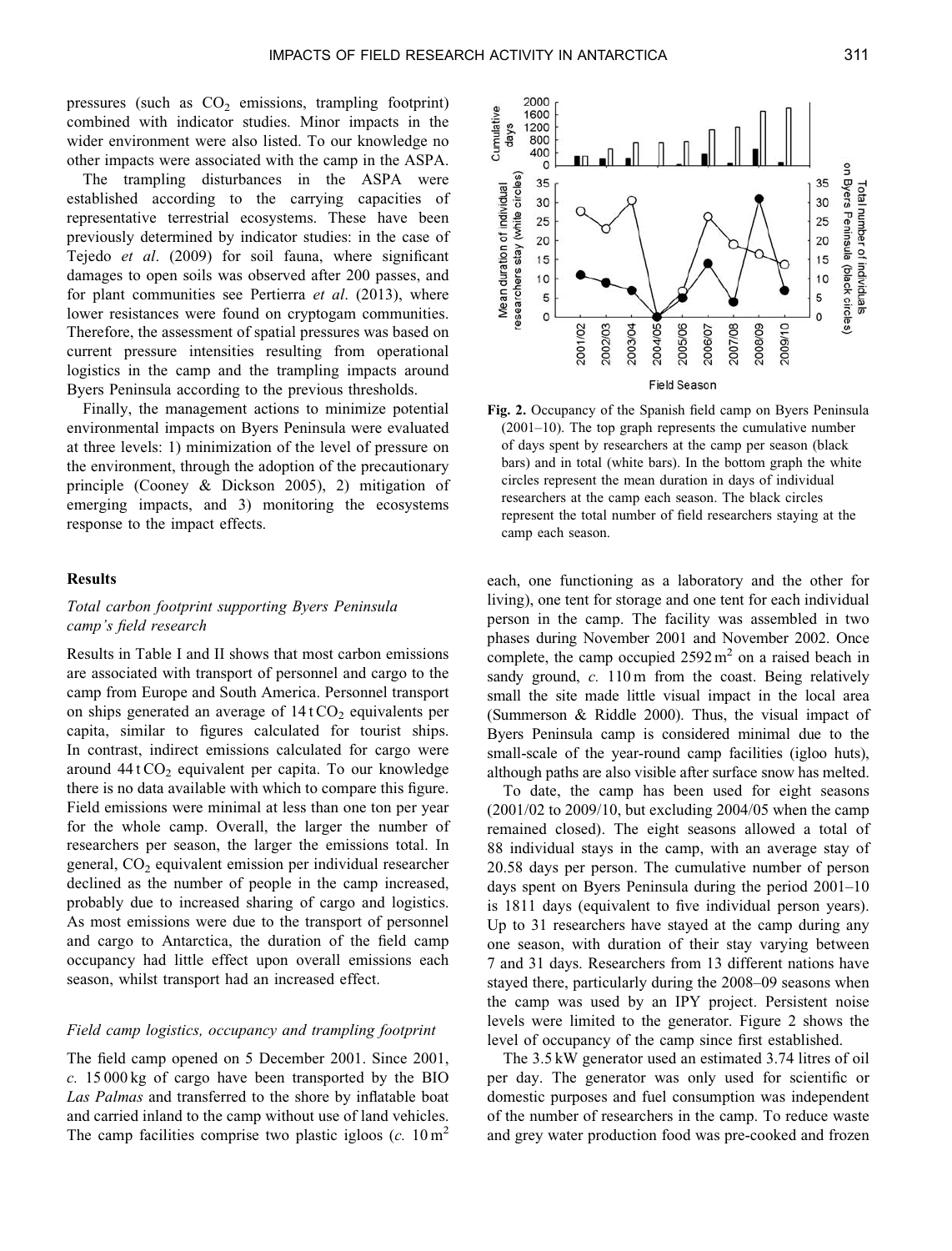<span id="page-5-0"></span>

**Fig. 3.** Trampling footprint on Byers Peninsula of the Spanish Antarctic Programme 2001–10, excluding 2004/05 (no field season) and 2007/08 (no data). **a.** The distribution and cumulative number of estimated passes during the period of the camp. **b.** & **c.** The distribution and number of estimated passes during the International Polar Year (2008/09) and 2003/04 seasons, respectively.

in Juan Carlos I Spanish Station  $(< 40 \text{ km}$  away) and sent to the camp with other cargo. Freshwater for cooking and cleaning was obtained from a nearby stream. The drinking water was hand-filtered through a small water purifier. Estimated water consumption was five litres per person per day and  $c. 5.5 \text{ m}^3$  in total for the camp during a typical season. To avoid contamination of the freshwater systems, human liquid waste was collected in plastic bottles and emptied into the sea below the low tide line. Human solid wastes were collected and sent into the waste streams on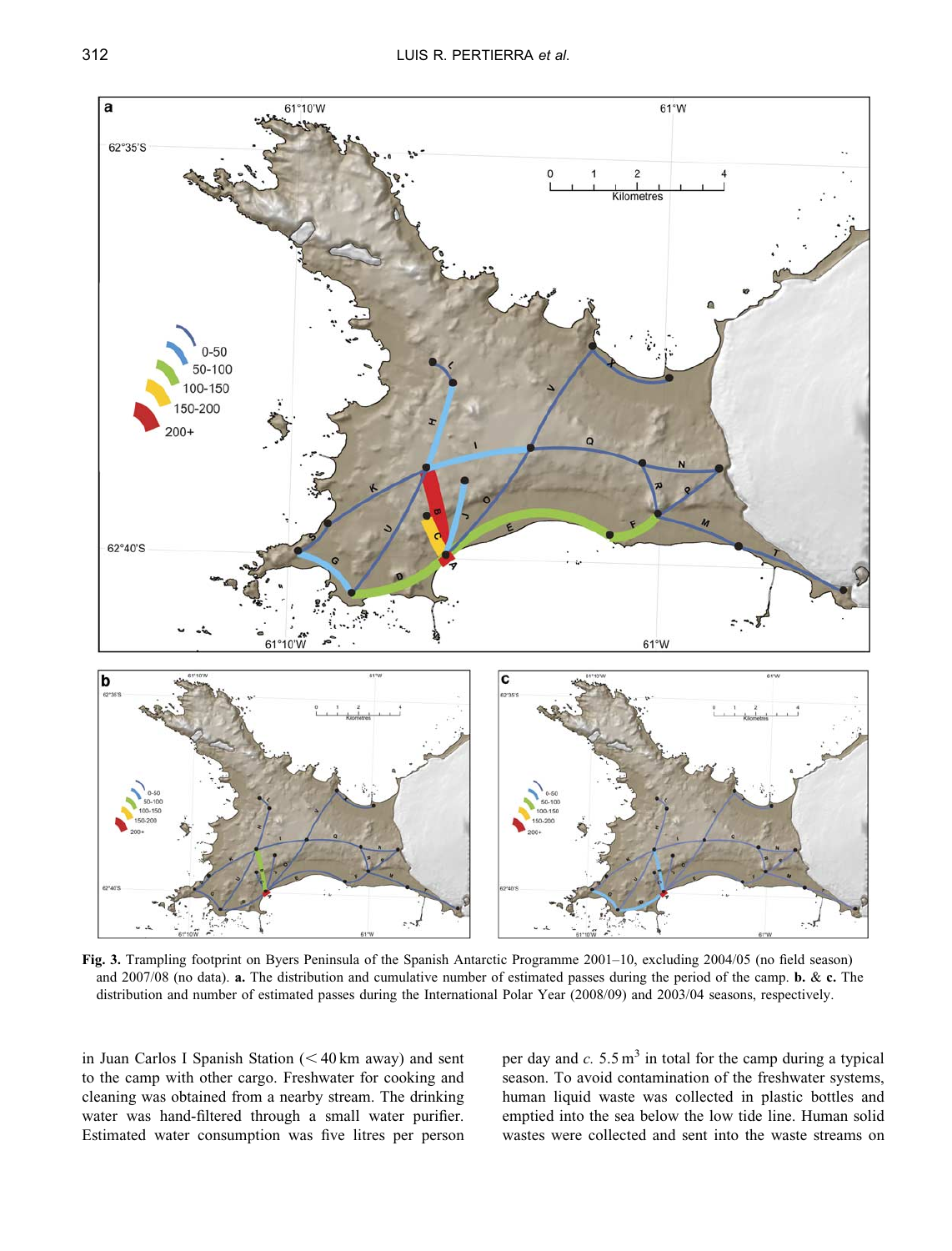| Impact                           | i) Minimization of pressures                                                                                                                                                | ii) Mitigation of impacts                                                                                                          | iii) Monitoring of response                                                                                                 |
|----------------------------------|-----------------------------------------------------------------------------------------------------------------------------------------------------------------------------|------------------------------------------------------------------------------------------------------------------------------------|-----------------------------------------------------------------------------------------------------------------------------|
| Soil and vegetation<br>trampling | No more than eight people staying at<br>the same time in the camp. Planned<br>and co-ordinated field activities.<br>Avoiding sensible biotopes.                             | Concentration in a field camp;<br>concentration in frequented paths;<br>dispersion in non-frequented.                              | Adverse effects in the camp area<br>on soil physical properties and<br>edaphic fauna. Recovery<br>estimated inc. 3-5 years. |
| Species introduction             | Bio-security procedures: dedicated<br>clothing, decontamination of boots,<br>and safety check-list for cargo.                                                               | Equipment cleaning measures<br>implemented. Avoiding lake<br>cross-contamination by use of<br>different mouthpieces.               | Non-native species introductions<br>not detected. Systematic surveys.                                                       |
| Faunal disturbance               | Minimization of light, noise and<br>vibration from camp and expeditions.<br>Avoiding bird and mammal<br>concentrations (resting seals).                                     | Precautionary distance procedures<br>followed. Generator shut with no<br>electric demand.                                          | Impacts not detected. Not<br>monitored but no unusual record.                                                               |
| Soil pollution                   | No dumping of any waste, use of<br>sterile materials, avoiding the use<br>of potentially dangerous products.                                                                | Field camp designed as a contention<br>area with fast dispersion and<br>renewal. Solid waste removed<br>from the area and treated. | Sporadic surveys of soil<br>pollution: organic pollutants and<br>heavy metals.                                              |
| Stream water<br>contamination    | Water supply from stream for drink<br>and personal cleanliness use only.<br>Purification based on tablets. Dry<br>cleaning of materials with no use<br>of washing products. | Separation of waste: storage of<br>human solid waste. Urine stored and<br>evacuated at sea. Other liquids stored<br>and removed.   | Water use quantified. Water<br>quality not monitored due to zero<br>residual output.                                        |

<span id="page-6-0"></span>**Table III.** Impact management for the Limnopolar expedition on Byers Peninsula. Impact management has been divided in three levels of action: i) minimization of the intensity of the pressure, ii) mitigation of the possible adverse impacts, and iii) monitoring of the environmental response.

the ship to be managed with other rubbish. Camp rubbish was separated into organic and non-organic material and stored until it was shipped out. Waste consisted mostly of plastic packaging from food and laboratory materials. All bagged waste was shipped to South America for disposal whilst human waste was disposed of through a sewage waste treatment plant. No detailed record of the quantity of solid waste produced is available, but is estimated at around 450 kg for the period 2001–10. All chemical waste was stored in appropriate containers and disposed of through Universidad Autónoma de Madrid (Spain) facilities.

To estimate the trampling footprint on Byers Peninsula [Fig. 3a](#page-5-0) shows the total number of passes recorded along each route between 2001 and 2010, with most recorded journeys to the landing beach (estimated as 6736 passes) and Limnopolar Lake (636 passes) where defined paths had developed. Limnopolar Lake was the main study site and the site of an automatic meteorological station. Other routes had fewer passes and in most cases, no visible tracks existed, so trampling was more diffuse. [Figure 3b](#page-5-0) & c shows results for two individual years which represent different patterns of research. [Figure 3b](#page-5-0) shows movements during a period of focused research by limnologists (2003/04), while [Fig. 3c](#page-5-0) shows movements during a year of more diversified research activity (2008/09).

#### *Local environmental impacts and management actions*

Five main categories of environmental values were described for Byers Peninsula: 1) large areas of ice-free soils (López-Martínez *et al.* [1996,](#page-10-0) Navas *et al.* [2008](#page-10-0)), 2) extensive vegetation moss meadows and microbial mats (Lindsay [1971\)](#page-9-0), 3) terrestrial (Tejedo *et al*. [2009\)](#page-10-0) and 4) marine biodiversity, and 5) the unique concentration of freshwater bodies (Toro *et al*. [2007](#page-10-0), Quesada *et al*. [2009\)](#page-10-0).

These values were vulnerable to the following impacts: i) soil and vegetation trampling by researchers, ii) nonnative species introduction to the area, particularly around areas of intense human activity, i.e. the camp and Limnopolar Lake, iii) disturbance of fauna around the camp and the landing beach, iv) pollution of soils around the camp, and v) contamination of freshwater bodies.

Trampling (Tejedo *et al*. [2009\)](#page-10-0) was considered to be the greatest environmental pressure to the protected values due to the field activities of the researchers throughout the peninsula (see Table III & [Fig. 3\)](#page-5-0), although research has shown the terrestrial environment to be largely resilient to trampling over the past ten years, with recovery occurring within approximately five years if trampling is halted (Tejedo *et al*[. in press](#page-10-0)). The movement of personnel and cargo into Byers Peninsula presented the opportunity for the introduction of non-native species (Frenot *et al*. [2005](#page-9-0), Convey *et al*. [2006\)](#page-9-0), but none were observed by biologists at the site, although no systematic survey was undertaken.

Human interaction with wildlife was kept to a minimum. The landing site contained large numbers of elephant seals, which were avoided to the maximum extent possible. Here a low interaction is expected to produce no disturbance according to Burton & Van den Hoff ([2002\)](#page-9-0). A petrel breeding colony located west of the camp was largely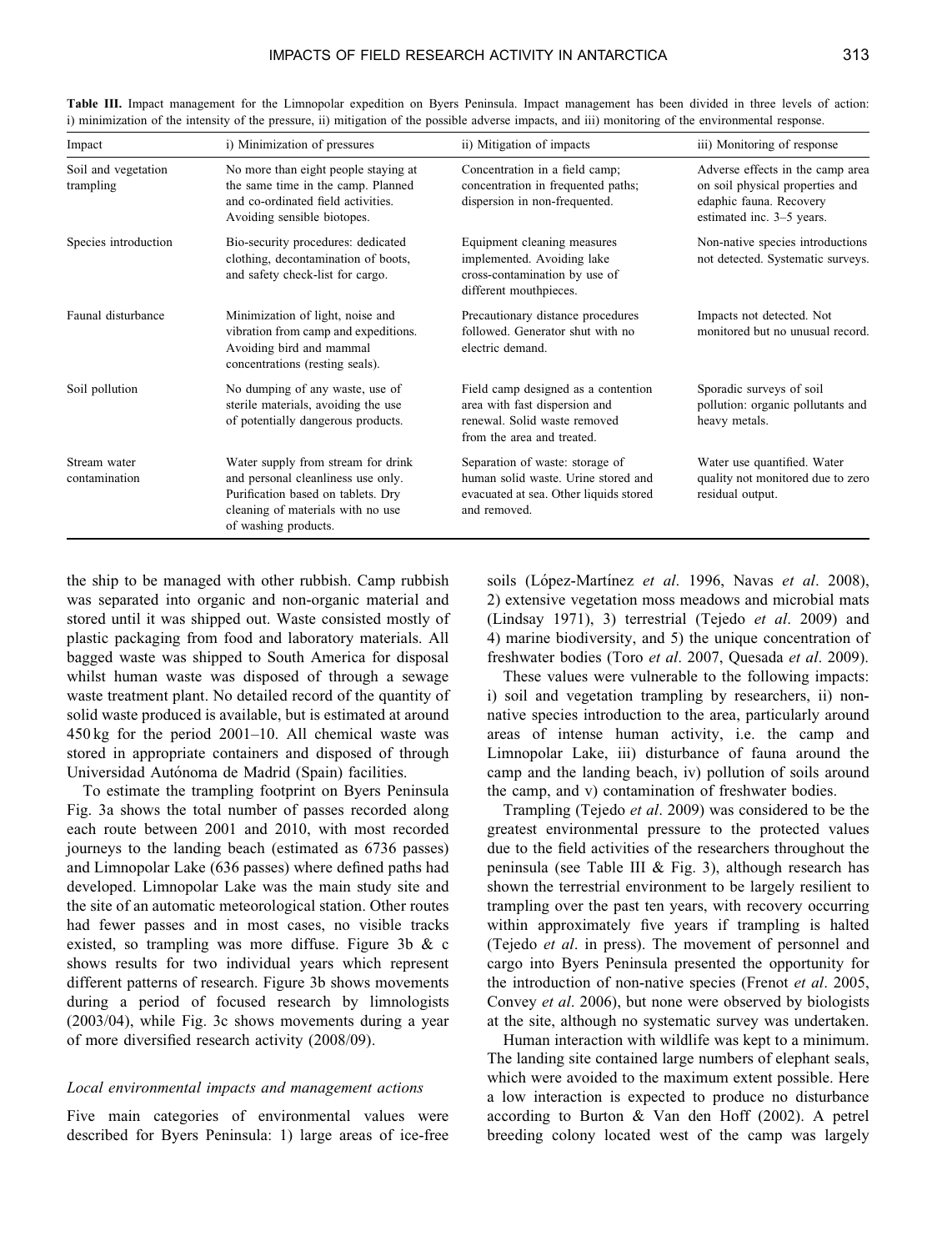avoided as suggested by Pfeiffer ([2005\)](#page-10-0). Contact with marine mammals at the camp was rare as the camp was far enough inland to discourage animal visits. The penguin colony, located at Devils Point *c.* 5 km away, was visited rarely, following recommendations by Cobley & Shears (1999) and Holmes *et al*. [\(2008](#page-9-0)). Barbosa *et al*. [\(2013](#page-9-0)) documented Devils Point colony health as a reference location to other sites.

In the case of pollutants the release of fuel to the environment was limited to very small quantities discharged by the engines of inflatable boats during landings at the beach. No oil spills were reported in the camp area, and the possibility of minor spills during refuelling of the generator was minimized by using spill trays and oil absorbing mats. Water bodies were considered unaffected with no fuel spills reported in the stream near the camp or in the lakes. Air pollution was restricted to emissions from the generator. Cabrerizo *et al*. [\(2012](#page-9-0)) recorded soil pollution around the camp.

Management actions primarily focused on the impacts in the camp area, and developing trampling strategies around the peninsula. [Table III](#page-6-0) shows the list of management actions and scientific data collected by researchers to reduce impacts by the Limnopolar expedition on Byers Peninsula.

# **Discussion**

#### *Global costs and logistics operations*

In this study we have attempted to estimate the environmental pressures and likely impacts of ten years of research at a remote field camp on Byers Peninsula ([Tables I](#page-3-0) & II). Greenhouse gas emissions are still a normal component of the environmental cost of research in remote areas, but are insignificant compared to greenhouse gas emissions globally and justified by the benefit Antarctic science has made to our understanding of global and regional climate change (Vaughan *et al*. [2003,](#page-10-0) Steig *et al*. [2009](#page-10-0)). Total carbon emissions are predominantly from transport showing similar values  $(c. 14 \text{ t} \text{CO}_2)$  equivalent emissions) to those obtained for Antarctic tourism cruises (Farreny *et al*. [2011\)](#page-9-0). Efforts to reduce fuel use and associated emissions have been made by COMNAP, although this may be driven by concerns over increases in the cost of fossil fuels, as well as for environmental reasons (Tin *et al.* [2009\)](#page-10-0). Since most  $CO<sub>2</sub>$  is emitted during transport of cargo and personnel and very little with the actual running of the camp, science output might be enhanced with little increase in greenhouse emissions by increasing the duration of time at the field site. Nevertheless, this may have to be balanced against any increase in other, more local, environmental pressures and science requirements.

Given the vulnerability and uniqueness of Byers Peninsula, as recognized by its status as an ASPA, efforts should be focused on minimizing local environmental impacts. With this in mind the Spanish Camp was re-designated as an International Field Camp in 2010, making it available to scientist from other nations, and focusing impacts on this existing impacted site. Inevitably, the camp area has experienced cumulative impacts predominantly through trampling of the camp area. The igloo huts were made available for other scientists to use, following consultation with the Spanish Polar Committee.

## *Availability of information intended to reduce impacts*

Anyone undertaking Antarctic research in Byers Peninsula ASPA (or any other Antarctic location) should look for guidance to help ensure environmental impacts are kept to a minimum. The Protocol on Environmental Protection to the Antarctic Treaty sets out minimum standards of environmental protection. Annex V of the Protocol provides guidance on Antarctic Protected Areas including ASPAs. Each ASPA has a management plan, which should set out mandatory and site-specific requirement to ensure a level of environmental protection but with no impact studies nor impact monitoring in the majority of ASPAs there is little information on the level of human impacts most ASPAs can withstand/recover from, and decisions on appropriate levels of human activity within ASPAs is generally guesswork, if considered at all. A lack of co-ordination between Parties makes implementation of any limits of human activity difficult if not impossible. During the revision of the Byers Peninsula ASPA Management Plan in 2010, undertaken by the United Kingdom, Spain and Chile, new strategies were developed to further improve environmental standards and minimize human impacts. These included the designation of the field camp as an International Field Camp, marking of visible paths to encourage the concentration of trampling impacts on ground disturbed already and designation of zones where access is restricted. A summary of human impact to that point was also included in the management plan.

## *Management of field activities and associated impacts*

Earlier studies have shown that research on Byers Peninsula may result in potential impacts on the environment (Tejedo *et al*. [2009](#page-10-0)) but this should not compromise the qualities and characteristics of the site that make it of value (including scientific value) in the first instance. However, monitoring is required to ensure that the ecosystems are resilient, are not being damaged permanently, that human presence is below the carrying capacity for the location ([Table III](#page-6-0)) and to identify any new activities that produce threats to the Antarctic environment. In the case of trampling management the SCAR Code of Conduct ([2009](#page-10-0)) indicates one basic strategy: follow existing paths when necessary in order to avoid disturbing large areas. For this reasons two frequently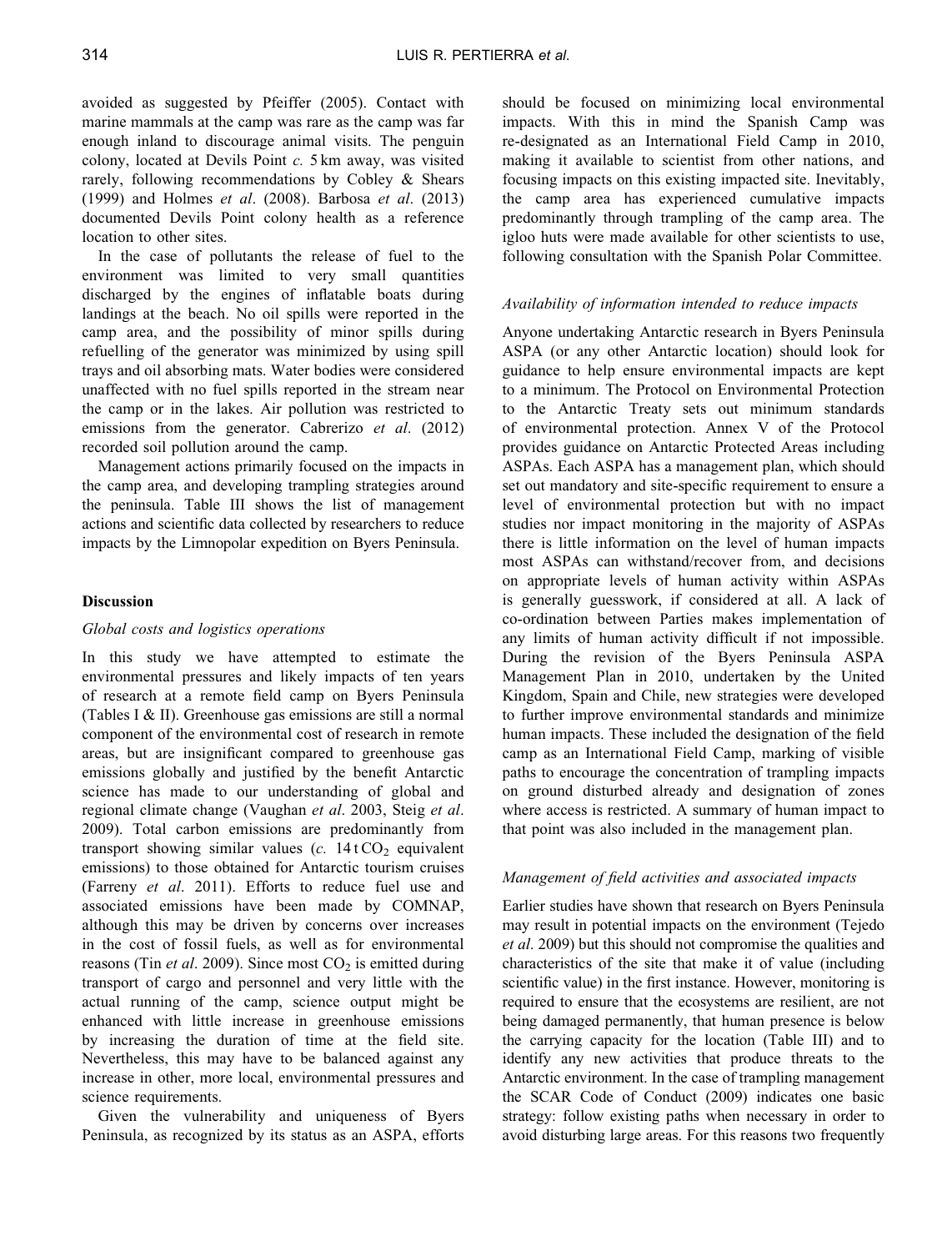used paths (to landing beach and to Limnopolar Lake) were defined. For Byers Peninsula, soil recovery rates from trampling impacts were considered acceptable (3–5 years; Tejedo *et al*[. in press](#page-10-0)), although it is clear from [Fig. 3](#page-5-0) that the distribution and intensity of trampling impacts will vary depending upon the type and requirements of the science performed in any given year (see [Fig. 3b](#page-5-0)  $\&$  c). Biosecurity measures were used to reduce the risk of non-native introductions, but given the rate of climate warming in the region and the level of visitation, Byers Peninsula may be particularly vulnerable to non-native species introductions (Hughes & Convey [2010](#page-9-0), CEP [2011](#page-9-0)). Looking forward, a similar strategic use of the Byers Peninsula ASPA, including periods when some sites are not visited to allow recovery, may be appropriate. To date, a strategic management approach has been difficult to achieve as each nation operating in the area is acting independently and multi-party coordination of activities, in practice, has not occurred, despite this recommendation within the ASPA management plan. Given that human presence at the site is unlikely to cease, restrictions with higher standards could be applied in order to minimize environmental impacts and protect some zones for specific scientific purposes. To some extent, this has been done recently within the Byers Peninsula ASPA with the creation of two zones where access is restricted to those undertaking molecular and microbiological research with appropriately high quarantine standards (see http:// www.ats.aq/documents/recatt/att474\_e.pdf).

# *Optimization of science and outreach*

Application of basic environmental standards, adequate management and appropriate knowledge of the resilience of the area to impacts can minimize the likelihood of irreversible impacts. Nonetheless impacts on the area are only permitted by research safeguarding the natural and scientific values in this protected area according to the management plan. Here, the isolation and pristine nature of the water bodies in Byers Peninsula make it an exceptional site for limnological research (Quesada *et al*. [2009](#page-10-0)). Scientists undertaking research in remote areas that could be considered pristine face the paradox that the research itself may cause environmental degradation at some level. It could be argued that only research attempting to answer the most critical science questions should be undertaken in such locations as their value for future science might be diminished (see Hughes *et al*. [2011\)](#page-9-0). Although potentially controversial, the benefit of undertaking each science project in Antarctica may need to be balanced against the environmental impact and, in some cases, the irreversible change it may cause. For precautionary reasons all research activities in Antarctica should at least maximize the scientific benefits. In the case of the Limnopolar group every effort was made to publish data in peer-reviewed journals and to use this science to inform the revision of the

ASPA management plan. Scientific outputs were also optimized by involving experts from a range of disciplines from other nations, particularly as part of the IPY. Finally, efforts were made to engage the general public in the work undertaken at the site and its key role for understanding the global change.

An important number of scientific publications including the work undertaken on Byers Peninsula through the Spanish camp (see Benayas *et al*. [2013\)](#page-9-0) has been achieved between 2001 and 2010, including several high profile publications (Lo´pez-Bueno *et al*. [2009,](#page-10-0) Kleinteich *et al*. [2012\)](#page-9-0). In the case of the Limnopolar group there have also been six peer-reviewed chapters in scientific books, three non-peer review publications and several articles in popular science magazines. Scientific activity has also resulted in collection of long-term datasets characterizing lakewater and meteorological parameters as well as viral biodiversity surveys, data on human impacts, microbial mat biodiversity surveys, and botanical, permafrost and climate studies. Research also contributed to the major revision of the ASPA management plan completed in 2011. Education has also been an important output of the Limnopolar expeditions to Byers Peninsula, including teaching of science associated with the area in several postgraduate courses and conferences and the training of several Masters and PhD students. Further publications using or building upon data already collected are expected in the coming years.

# **Conclusions**

Experience at Byers Peninsula has highlighted the need for continuous environmental management of local impacts during field activities. Management should consider: i) preidentifying possible impacts, ii) adapting logistical practices on a case by case basis, iii) monitoring activities and potential impacts, and iv) initiating specific environmental studies if considered necessary. Spanish scientists have undertaken precautionary monitoring and developed impact minimization strategies. For example, the route to Limnopolar Lake and to the field camp from the beach landing site were designated sacrificial paths to reduce wider impact. To avoid damage to vegetation, scientists were directed to walk on open soil areas instead of mosses, which however, produced disturbance to soil fauna which was consequently the subject of a further monitoring project.

Scientific results from the Spanish camp were exploited through international co-operation with initiatives such as the IPY and a diverse outreach. Operational activities focused on the allocation of other groups interested on Byers Peninsula to avoid as much as possible the duplication of logistics, also the camp facility was re-used as the international field camp. However, much more could be achieved in international coordination of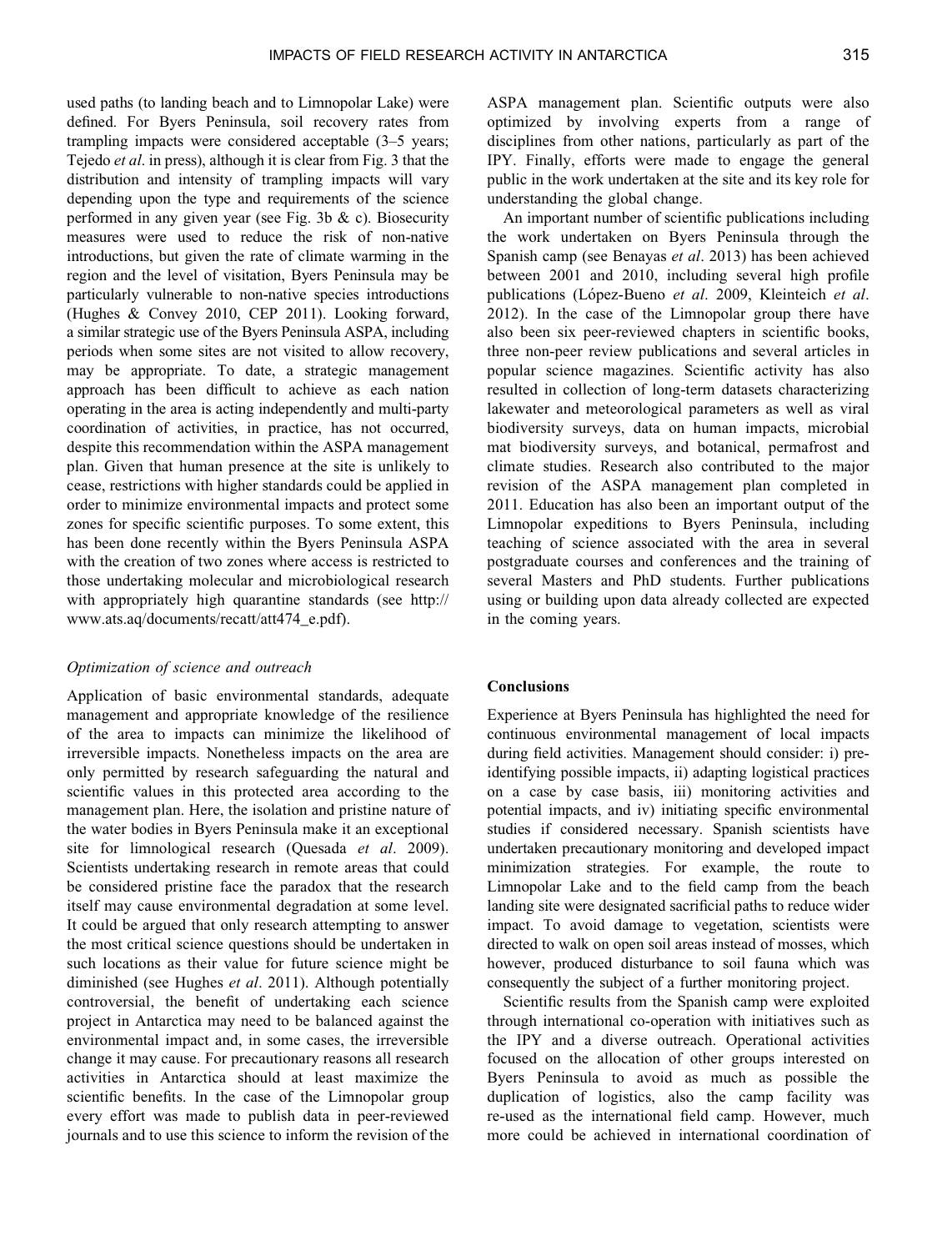<span id="page-9-0"></span>activities. Scientific benefits in these sensitive areas need to be balanced against environmental impacts to safeguard their future scientific value.

#### **Acknowledgements**

This paper was contributed to by two projects: LIMNOPOLAR and EBA-ANTARCTICA. It was supported by the Spanish Government (CGL2005-0654, POL2006-06533, CGL2007-28761-E/ANT, CTM2009- 06604-E and CTM2010-11613-E). Permission to inspect the ASPA was granted on 2009/10 season by the Spanish Polar Committee. The publication of this paper has been funded by the grant CTM2011-12973-E by the Ministerio de Ciencia e Innovación (Spain). We would like to thank the Spanish Polar Committee, the SM BIO *Las Palmas* of the Spanish Navy, the Unit of Marine Technology (UMT) from CSIC, the Spanish Station Juan Carlos I and the UTM members that provided support to Byers Peninsula camp. We thank Peter Fretwell (BAS) for cartographic support and all those on Byers Peninsula who contributed to this research project. This paper also contributes to the British Antarctic Survey Polar Science for Planet Earth (PSPE) Environment Office Long-term Monitoring and Survey project. Finally, we thank the anonymous reviewers for their useful comments.

#### **References**

- AMELUNG, B. & LAMERS, M. 2007. Estimating the greenhouse gas emissions from Antarctic tourism. *Tourism in Marine Environments*, **4**, 121–133.
- ATCM (ANTARCTIC TREATY CONSULTATIVE MEETING). 2011. Management Plan for Antarctic Specially Protected Area No. 126 Byers Peninsula, Livingston Island, South Shetland Islands. Measure 4, *Report of the Thirty-fourth Antarctic Treaty Consultative Meeting.* Buenos Aires, Argentina. http://www.nsf.gov/od/opp/antarct/aca/nsf01151/ aca2\_spa126.pdf.
- AYRES, E., NKEM, J.N., WALL, D.H., ADAMS, B.J., BARRETT, J.E., BROOS, E.J., PARSONS, A.N., POWERS, L.E., SIMMONS, B.L. & VIRGINIA, R.A. 2008. Effects of human trampling on populations of soil fauna in the McMurdo Dry Valleys, Antarctica. *Conservation Biology*, **22**, 1544–1551.
- BARBOSA, A., DEMAS, E., BENZAL, J., DIAZ, J., MOTAS, M., JEREZ, S., PERTIERRA, L.R., BENAYAS, J., JUSTEL, A., LAUZURICA, P., GARCIA-PEÑA, F.J. & SERRANO, T. 2013. Pollution and physiological variability in gentoo penguins at two rookeries with different levels of human visitation. *Antarctic Science*, **25**, 10.1017/S0954102012000739.
- BASTMEIJER, C.J. & ROURA, R. 2007. Environmental impact assessment in Antarctica. *In* BASTMEIJER, C.J. & KOIVUROVA, T., *eds. Theory and practice of transboundary environmental impact assessment*. Leiden: Martinus Nijhoff, 175–219.
- BENAYAS, J., PERTIERRA, L.R., TEJEDO, P., LARA, F., BERMUDEZ, O., HUGHES, K.A. & QUESADA, A. 2013. Review: scientific research trends within ASPA No. 126 Byers Peninsula. *Antarctic Science*, **25**, 10.1017/ S0954102012001058.
- BURTON, H. & VAN DEN HOFF, J. 2002. Humans and the southern elephant seal. *Mirounga leonine. Australian Mammalogy*, **24**, 127–139.
- CABRERIZO, A., DACHS, J., BARCELÓ, D. & JONES, K.C. 2012. Influence of organic matter content and human activities on the occurrence of organic pollutants in Antarctic soils, lichens, grass, and mosses. *Environmental Science & Technology*, **46**, 1396–1405.
- CAMPBELL, I.B., CLARIDGE, G.G.C. & BALKS, M.R. 1998. Short and longterm impacts of human disturbance on snow-free surfaces in Antarctica. *Polar Record*, **34**, 15–24.
- CLARKE, A., BARNES, D.K.A. & HODGSON, D.A. 2005. How isolated is Antarctica? *Trends in Ecology and Evolution*, **20**, 1–3.
- CEP (COMMITTEE FOR ENVIRONMENTAL PROTECTION). 2011. *Non-native species manual*. Secretariat of the Antarctic Treaty, 28 pp. http://ats.aq/ documents/atcm34/ww/atcm34\_ww004\_e.pdf.
- COMNAP (COUNCIL OF MANAGERS OF ANTARCTIC NATIONAL PROGRAMS). 2012. *List of Antarctic facilities*. https://www.comnap.aq/Members/ Shared%20Documents/Antarctic\_Facilities\_List\_1April2012.xls.
- CONNOR, M.A. 2008. Wastewater treatment in Antarctica. *Polar Record*, **44**, 165–171.
- CONVEY, P. 2008. Non-native species in Antarctic terrestrial and freshwater environments: presence, sources, impacts and predictions. *In* ROGAN-FINNEMORE, M., *ed. Non-native species in the Antarctic Proceedings*. Christchurch: University of Canterbury, 97–130.
- CONVEY, P., FRENOT, F., GREMMEN, N. & BERGSTROM, D. 2006. Biological invasions. *In* BERGSTROM, D.B., CONVEY, P. & HUISKES, A.H.L., *eds. Trends in Antarctic terrestrial and limnetic ecosystems. Antarctica as a global indicator*. Dordrecht: Springer, 193–220.
- COONEY, R. & DICKSON, B. 2005. *Biodiversity and the precautionary principle: risk and uncertainty in conservation and sustainable use*. London: Earthscan, 314 pp.
- DE VILLIERS, M. 2008. Review of recent research into the effects of human disturbance on wildlife in the Antarctic and sub-Antarctic region. *In* Human disturbance to wildlife in the broader Antarctic region: a review of findings. *Appendix 1, Working Paper 12 for XXXI Antarctic Treaty Consultative Meeting, Kiev, Ukraine, 2–13 June 2008*.
- DE VILLIERS, M., BAUSE, M., GIESE, M. & FOURIE, A. 2006. Hardly hardhearted: heart rate responses of incubating northern giant petrels (*Macronectes halli*) to human disturbance on sub-Antarctic Marion Island. *Polar Biology*, **29**, 717–720.
- FARRENY, R., OLIVER-SOLÀ, J., LAMERS, M., AMELUNG, B., GABARRELL, X., RIERADEVALL, J., BOADA, M. & BENAYAS, J. 2011. Carbon dioxide emissions of Antarctic tourism. *Antarctic Science*, **23**, 556–566.
- FORSTER, P., RAMASWAMY, V., ARTAXO, P., BERNTSEN, T., BETTS, R., FAHEY, D.W., HAYWOOD, J., LEAN, J., LOWE, D.C., MYHRE, G., NGANGA, J., PRINN, R., RAGA, G., SCHULZ, M. & VAN DORLAND, R. 2007. Changes in atmospheric constituents and in radiative forcing. *In* SOLOMON, S., QIN, D., MANNING, M., CHEN, Z., MARQUIS, M., AVERYT, K.B., TIGNOR, M. & MILLER, H.L., *eds. Climate change 2007: the physical science basis. Contribution of Working Group I to the Fourth Assessment Report of the Intergovernmental Panel on Climate Change*. Cambridge: Cambridge University Press, 129–234.
- FRENOT, Y., CHOWN, S.L., WHINAM, J., SELKIRK, P., CONVEY, P., KOTNICKI, M. & BERGSTROM, D. 2005. Biological invasions in the Antarctic: extent, impacts and implications. *Biological Reviews*, **80**, 45–72.
- GREMMEN, N.J.M., SMITH, V.R. & VAN TORENGEN, O.F.R. 2003. Impact of trampling on the vegetation of sub-Antarctic Marion Island. *Arctic, Antarctic, and Alpine Research*, **35**, 442–446.
- HOLMES, N.D., GIESE, M. & KRIWOKEN, L.K. 2008. Linking variation in penguin responses to pedestrian activity for best practise management on subantarctic Macquarie Island. *Polarforschung*, **77**, 7–15.
- HUGHES, K.A. & CONVEY, P. 2010. The protection of Antarctic terrestrial ecosystems from inter- and intra-continental transfer of non-indigenous species by human activities: a review of current systems and practices. *Global Environmental Change*, **20**, 96–112.
- HUGHES, K.A., FRETWELL, P., RAE, J., HOLMES, K. & FLEMING, A. 2011. Untouched Antarctica: mapping a finite and diminishing environmental resource. *Antarctic Science*, **23**, 537–548.
- KLEINTEICH, J., WOOD, S.A., KÜPPER, F.C., CAMACHO, A., QUESADA, A., FRICKLEY, T. & DIETRICH, D.R. 2012. Temperature-related changes in polar cyanobacterial mat diversity and toxin production. *Nature Climate Change*, **2**, 356–360.